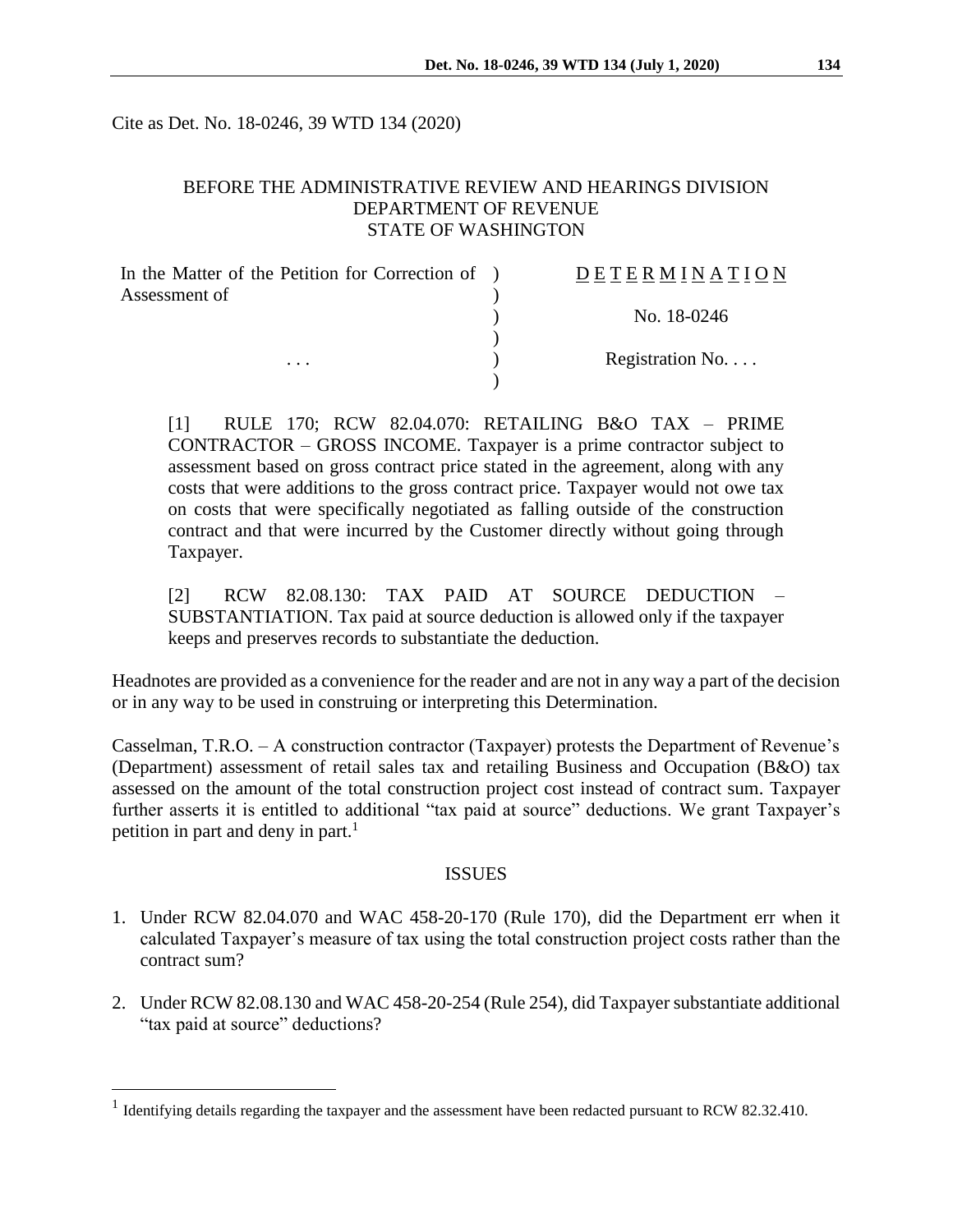#### FINDINGS OF FACT

Taxpayer is a Washington corporation engaged in the business of providing general contractor services. Taxpayer contracted with . . . (Customer) to build a [hotel in] Washington. Taxpayer entered into a contract titled "Standard Form of Agreement between Owner and Contractor" (Agreement) on January 19, 2015. <sup>2</sup> The Agreement documents that the Customer will pay the Taxpayer the contract sum in a stipulated amount of \$ . . . . The Agreement is silent regarding architect and engineering services. Customer hired and paid the Architect separate from Customer's contract with Taxpayer. Customer also purchased furniture, fixtures, and equipment (FF&E) for the project. The total amount on the construction loan disbursed to Customer was \$ . . . . <sup>3</sup> Customer paid all invoices on the project.

In 2017, the Department's Audit Division (Audit) commenced a review of Taxpayer's books and records for the period of October 1, 2014, through June 30, 2017 (Audit Period). Based on its review, Audit determined the Taxpayer's books were incomplete and issued an estimated assessment on October 20, 2017, of \$ . . . . <sup>4</sup> This assessment was based in part on documentation provided by Customer. Audit determined that Taxpayer incorrectly reported income under the Wholesaling B&O tax classification, reclassified that income to Retailing B&O tax classification, and subjected it to retail sales tax. Audit then reviewed the cost breakdown prepared by Customer for the project in question. Based on the cost breakdown, Audit determined that the original contract price of \$... had increased and that the total construction cost was actually  $$...$ <sup>5</sup> Audit also allowed a credit to Taxpayer for retail sales and use tax paid by Customer, as supported by documentation provided to the auditor.

Taxpayer asserted during the audit, and again in the petition for correction of the assessment, that a number of the itemized expenses<sup>6</sup> contained in the records were direct costs of the Customer and were paid directly by Customer. As such, Taxpayer believes that these items should not be included in its measure of tax and thus, should not be subject to retailing B&O tax or retail sales tax. Taxpayer and Customer agree that Customer was liable for, and did pay for Architect and Engineering costs, and FF&E costs. Customer submitted signed documentation confirming that the total contract sum was \$ . . . and that the additional "soft costs" that Audit assessed against Taxpayer, were Customer's responsibility and outside the contract between Taxpayer and Customer.<sup>7</sup> Taxpayer further asserts that it is entitled to additional "tax paid at source" deductions.

<sup>&</sup>lt;sup>7</sup> The total amount of "soft costs" that were outside of the contract sum is  $\$\dots$ . Customer provided the following soft cost breakdown on which Audit relied in reaching its estimated assessment:

| Land                      |  |
|---------------------------|--|
| FF&E                      |  |
| Architect and Engineering |  |
| Developer's OH&P          |  |
| Appraisal Fee             |  |
| <b>Interest Reserves</b>  |  |

 $\overline{a}$ 2 . . .

<sup>&</sup>lt;sup>3</sup> At the time Taxpayer completed work on the project, the total disbursement to Customer was \$ . . . .

<sup>&</sup>lt;sup>4</sup> The assessment, Document No. . . . was comprised of  $\$\ldots$  in retail sales tax,  $\$\ldots$  in retailing B&O tax, a credit for \$ . . . in wholesaling B&O tax, \$ . . . in interest, and a 5% assessment penalty of \$ . . . .

<sup>5</sup> Audit determined that the total contract price should include charges for FF&E, Architect & Engineering services, and Developer's overhead and profit (OH&P).

<sup>6</sup> Specifically, FF&E, Architect and Engineering costs, and Developer's OH&P.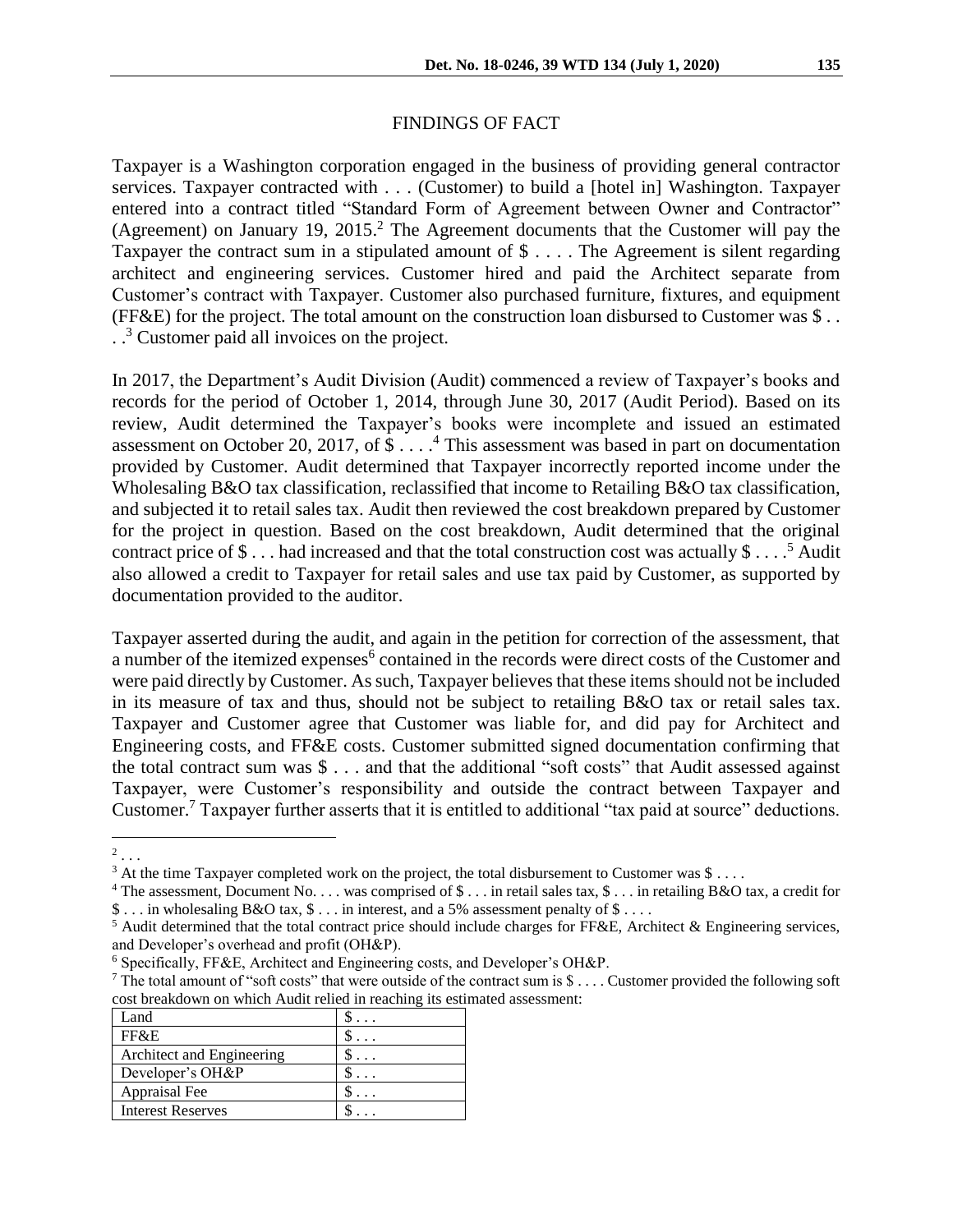### ANALYSIS

Washington imposes B&O tax upon the privilege of engaging in business activities in this state. RCW 82.04.220(1). The measure of the tax as well as the tax rate vary depending upon the nature, or classification, of the activity. *Id*. Retailing B&O tax is due on all retail sales. RCW 82.04.250.

RCW 82.08.020 imposes retail sales tax on each retail sale in Washington. The seller must collect sales tax from the buyer, and then remit the collected tax to the Department. RCW 82.08.050.

The term "retail sale" is defined in RCW 82.04.050 and includes construction activities. RCW 82.04.050(2)(b) states:

(2) The term "sale at retail" or "retail sale" shall include the sale of or charge made for tangible personal property consumed and/or for labor and *services rendered in respect to* the following

. . .

(b) The constructing, repairing, decorating, or improving of new or existing buildings . . . under, upon, or above real property of or for consumers. . . .

RCW 82.04.050(2)(b) (emphasis added).

## **1. Taxpayer's measure of tax is the contract price and not total construction costs.**

RCW 82.04.051 defines the term "services rendered in respect to," for purposes of RCW 82.04.050, as "those services that are directly related to the constructing . . . of buildings . . . and that are performed by a person who is *responsible for the performance of* the constructing . . . activity." RCW 82.04.051(1) (emphasis added).

RCW 82.04.051(4) defines "responsible for the performance" as follows, in pertinent part:

As used in this section "responsible for the performance" means that the person is obligated to perform the activities, either personally or through a third party. A person who reviews work for a consumer, retailer, or wholesaler but does not supervise or direct the work is not responsible for the performance of the work.

Under RCW 82.04.051(4), "responsible for the performance" means that the person is obligated to perform the activities, either personally or through a third party. Rule 170 is the administrative rule explaining the taxation of the construction business. It defines the term "constructing, repairing, decorating or improving of new or existing buildings or other structures," as:

| Insurance          |  |
|--------------------|--|
| Title & Date downs |  |
| Inspections        |  |
| Sales Tax          |  |
| [Hotel Chain] Fees |  |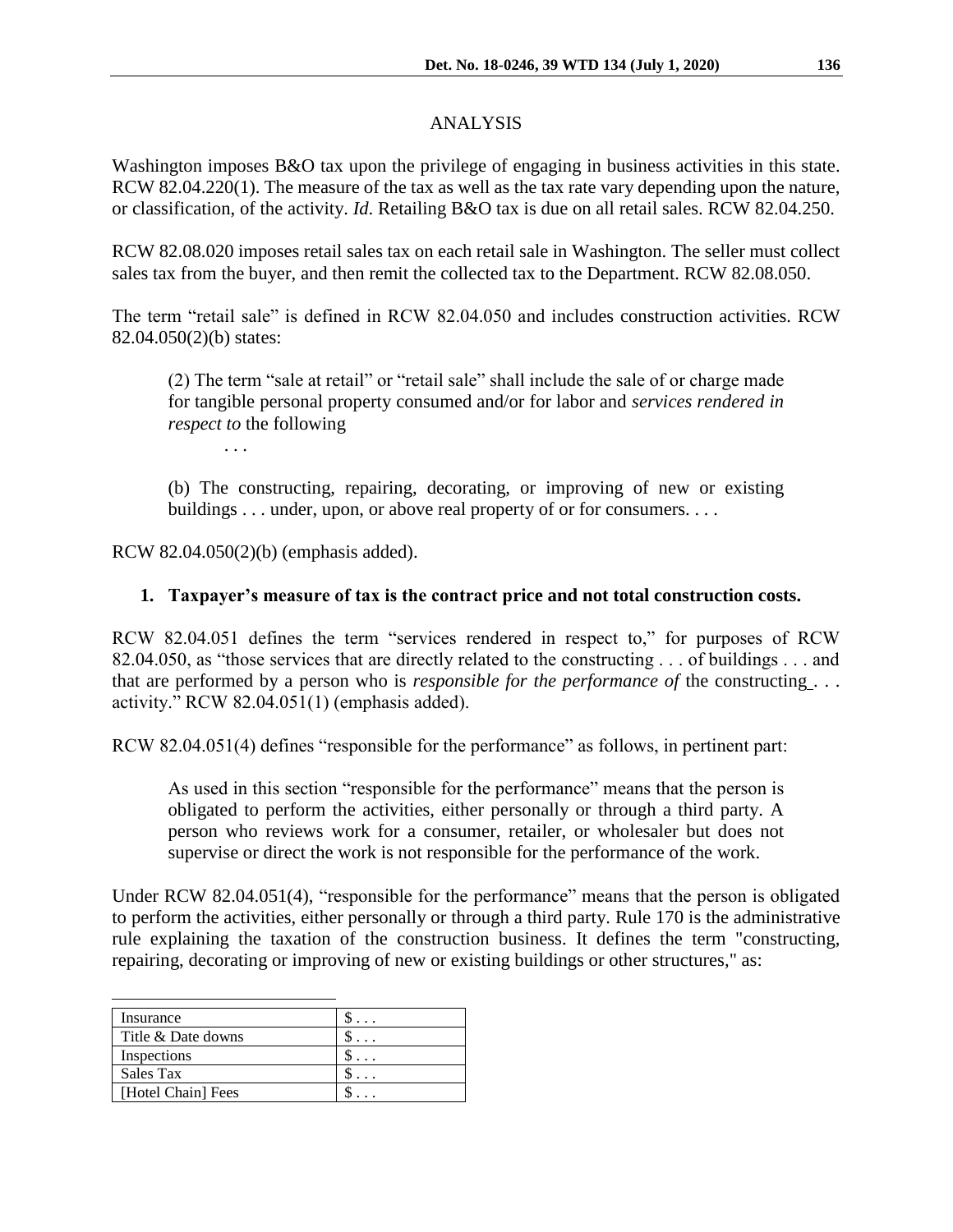. . . [T]he sale of or charge made for all service activities rendered in respect to such constructing, repairing, etc., regardless of whether or not such services are otherwise defined as "sale" by RCW 82.04.040 or "sales at retail" by RCW 82.04.050. Hence, for example, such service *charges as engineering fees, architectural fees or supervisory fees are within the term when the services are included within a contract* for the construction of a building or structure. The fact that the charge for such services may be shown separately in bid, contract or specifications does not establish the charge as a separate item in computing tax liability.

WAC 458-20-170(1)(e) (emphasis added). Thus, under Rule 170, the measure of tax . . . [includes] engineering and architectural fees when those services are included within a contract. The determinative factor for the inclusion of a cost in the total project cost is whether the entity providing services was liable for the expense, not who paid for the item. We have held that under Rule 170, direct payments by the owner/consumer to the third parties who contracted with the taxpayer to provide services and/or supplies were properly assessed against the taxpayer as gross income. Det. No. 93-166, 14 WTD 022 (1994).

Retailing B&O tax is imposed on the gross proceeds of sales, multiplied by the applicable B&O tax rate. RCW 82.04.250. "Gross proceeds of sale" is defined as:

[T]he value proceeding or accruing from the sale of tangible personal property and/or for services rendered, without any deduction on account of the cost of property sold, the cost of materials used, labor costs, interest, discount paid, delivery costs, taxes, or any other expense whatsoever paid or accrued and without any deduction on account of losses.

RCW 82.04.070.

Rule 170(3)(b) recognizes that where a gross contract price is **not** stated in a contract, the total construction costs is the measure of B&O tax:

*Where no gross contract price is stated* in any contract or agreement between the builder and the property owner, then the measure of business and occupation tax is the total amount of construction costs, including any charges for licenses, fees, permits, etc., required for the construction and paid by the builder.

WAC 458-20-170(3)(b) (emphasis added). Rule 170(4)(a) defines the measure of retail sales tax similar to how Rule 170(3)(b) defines the measure of B&O tax and reads as follows:

Prime contractors are required to collect from consumers the retail sales tax measured by the full contract price. *Where no gross contract price is stated*, the measure of sales tax is the total amount of construction costs including any charges from licenses, fees, permits, etc., required for construction and paid by the builder.